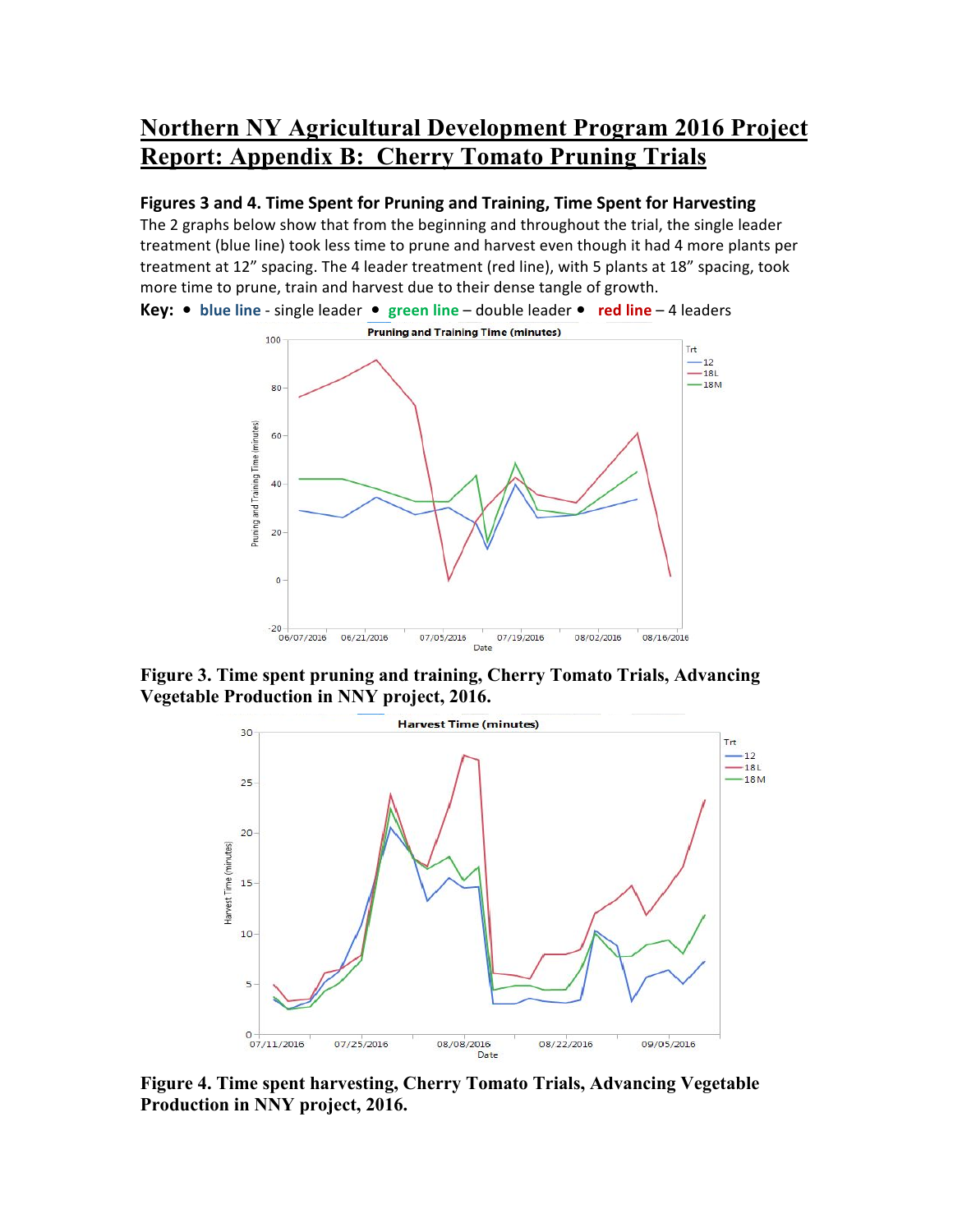

**Figure 5. Efficiency of Harvest: This graph shows that the single leader treatment took less time to harvest per minute all season, so that even late in the season, when the tangled 4 leader plants yielded slightly more overall, the efficiency of gathering that harvest was less. This corroborates with the experience and comments from the harvesters as well. Advancing Vegetable Production in NNY project, 2016.**

**Figure 6. The graph at right shows that the most intensive single leader treatment actually took the least amount of time to prune and harvest while the 4-leader treatment took the most time for both pruning and harvesting. Cherry Tomato Trials, Advancing Vegetable Production in NNY project, 2016.**





**Figure 7. The total marketable yield of the 4-leader treatment was slightly higher than the double leader treatment, but not statistically different. The single leader treatment had the lowest yield. Cherry Tomato Trials, Advancing Vegetable Production in NNY project, 2016.**